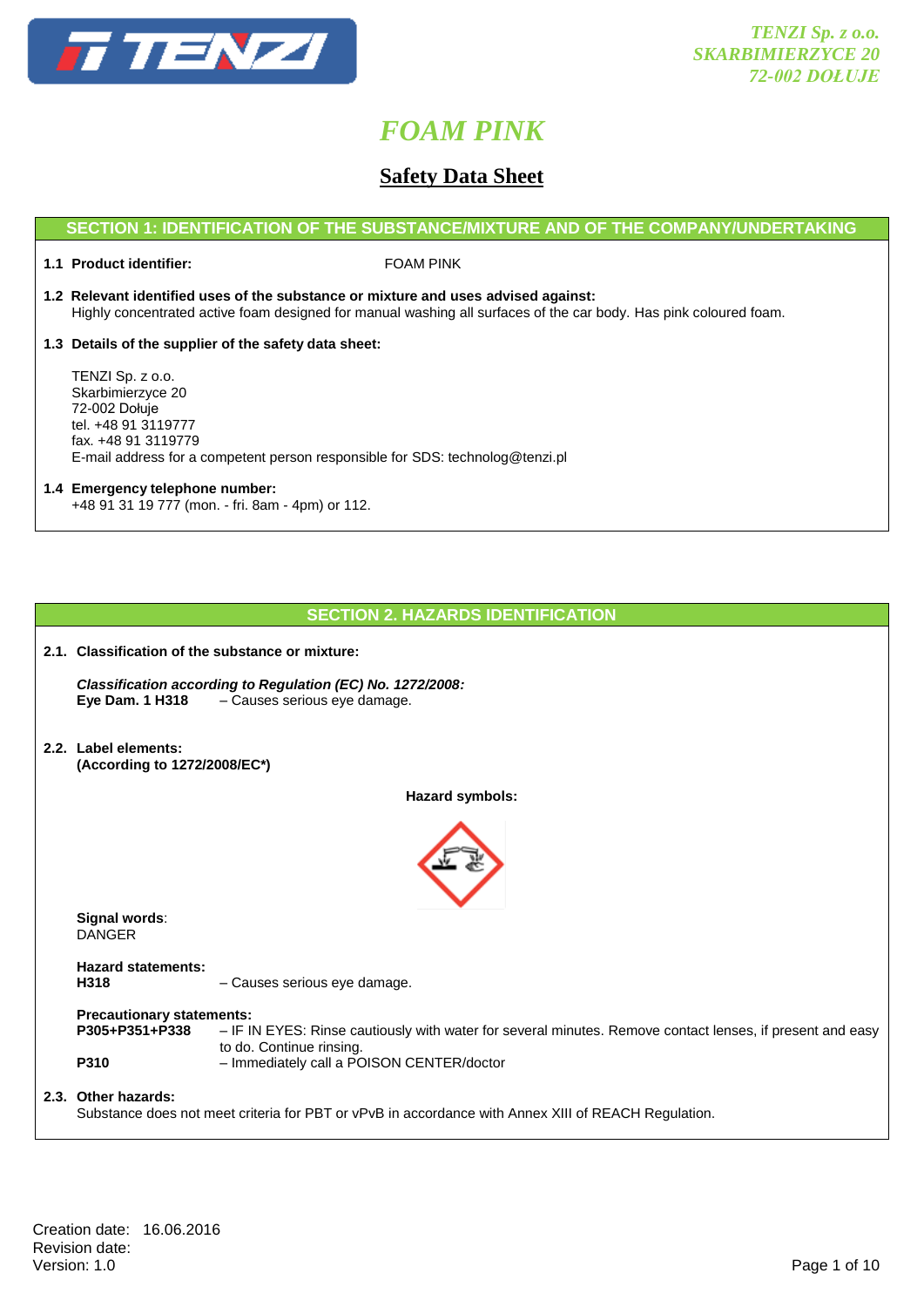

## **Safety Data Sheet**

**SECTION 3. COMPOSITION / INFORMATION ON INGREDIENTS**

## **3.1. Substances:**

Not applicable.

#### **3.2. Mixtures:**

**Composition (according to: 648/2004/EC):**

- 15-30% anionic surfactants

- < 5% non-ionic surfactants

- aroma composition (Linalool, Eugenol, Limonene)

- auxiliary substances are not classified as dangerous

|                         | <b>Identification</b>                                              | <b>Hazardous ingredient/classification</b>                                        | <b>Concentration</b> |
|-------------------------|--------------------------------------------------------------------|-----------------------------------------------------------------------------------|----------------------|
| CAS:<br>WE:             | 85586-07-8<br>287-809-4                                            | <b>Anionic surfactants</b>                                                        |                      |
| Index:<br>Registration: | Not applicable<br>01-2119489463-28-XXXX                            | Acute Tox. 4 H302, Skin Irrit. 2 H315,<br>Eye Dam. 1 H318, Aquatic Chronic 3 H412 | < 15%                |
| CAS:<br>WE:             | 68439-57-6<br>931-534-0<br>Not applicable<br>01-2119513401-57-XXXX | Anionic surfactants                                                               |                      |
| Index:<br>Registration: |                                                                    | Eye Dam. 1 H318, Skin Irrit. 2, H315                                              | $< 4\%$              |
| CAS:<br>WE:             | 68515-73-1<br>500-220-1                                            | <b>Non-ionic surfactants</b>                                                      |                      |
| Index:<br>Registration: | Not applicable<br>Not applicable                                   | Eye Dam. 1 H318                                                                   | $< 2\%$              |

The full texts of H symbols and phrases are in section 16.

## **SECTION 4. FIRST AID MEASURES**

#### **4.1. Description of first aid measures:**

#### **Inhalation**:

In case of inhalation poisoning symptoms (cough, dyspnea, dizziness) move the injured to fresh air.

#### **Skin contact:**

If product comes in contact with the skin, immediately remove all contaminated clothing and flush exposed area with large amounts of water. In case of skin changes or burns, get medical attention.

#### **Eye contact:**

Flush eyes with running water (at least 15 minutes) while keeping eyelids open. Get medical attention.

#### **Ingestion:**

DO NOT induce vomiting. Give lots of water to drink. DO NOT give any neutralizing agents. Immediately get medical attention and show them this SDS or label.

#### **4.2. Most important symptoms and effects, both acute and delayed:**

#### **Inhalation**:

Doesn't cause any irritation of the upper respiratory tract.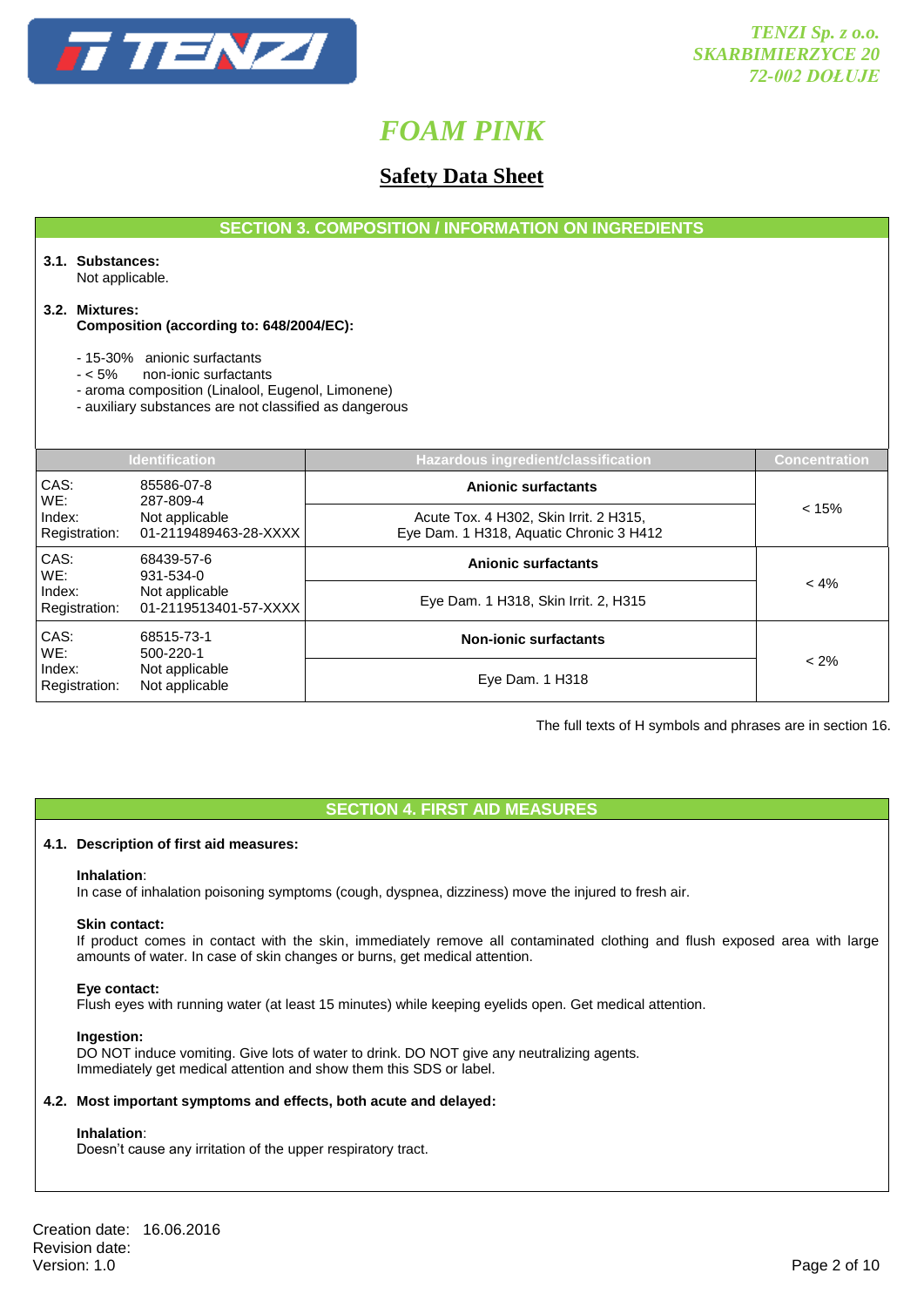

## **Safety Data Sheet**

**Skin:**

May cause skin irritation to allergic people.

#### **Eyes**:

Causes severe eye damage.

**Ingestion**: May cause irritation of the mucous membrane.

### **4.3. Indication of any immediate medical attention and special treatment needed:**

Get medical attention. Fresh water and eye-wash preparations must be available on the worksite.

## **SECTION 5. FIREFIGHTING MEASURES**

#### **5.1. Extinguishing media:**

#### **Suitable extinguishing media:**

Use extinguishing measures that are appropriate to local circumstances and surrounding environment.

#### **Unsuitable extinguishing media:**

There are not any known extinguishing media that you shouldn't use.

## **5.2. Special hazards arising from the substance or mixture:**

Product is non-flammable.

#### **5.3. Advice for firefighters:**

Firefighters should wear self-contained breathing apparatus and full protective clothing. In case of fire, warn the people nearby and evacuate unprotected and untrained personnel from hazard area. Notify relevant emergency services. If possible, remove the containers away from the influence of fire and high temperature. Water may be used to keep fire-exposed containers cool until fire is out. The after burning residues must be completely removed.

#### **SECTION 6. ACCIDENTAL RELEASE MEASURES**

#### **6.1. Personal precautions, protective equipment and emergency procedures:**

#### **For non-emergency personnel:**

Protective chemical-proof gloves (0.11 mm thick), safety glasses.

#### **For emergency responders:**

Protective clothes, protective chemical-proof gloves (0.11 mm thick), safety glasses. Avoid skin and eye contact. Provide proper ventilation.

#### **6.2. Environmental precautions:**

No data available.

#### **6.3. Methods and material for containment and cleaning up:**

In case of unexpected release of the substance into the environment, inform appropriate services about the emergency and remove any source of ignition. Prevent spills from entering sewers, surface water or groundwater. If it is possible, confine and contain the spill by closing the flow of the liquid, plug the damaged container and put it into leakproof wrapping. For a larger spill,

Creation date: 16.06.2016 Revision date:<br>Version: 1.0 Version: 1.0 Page 3 of 10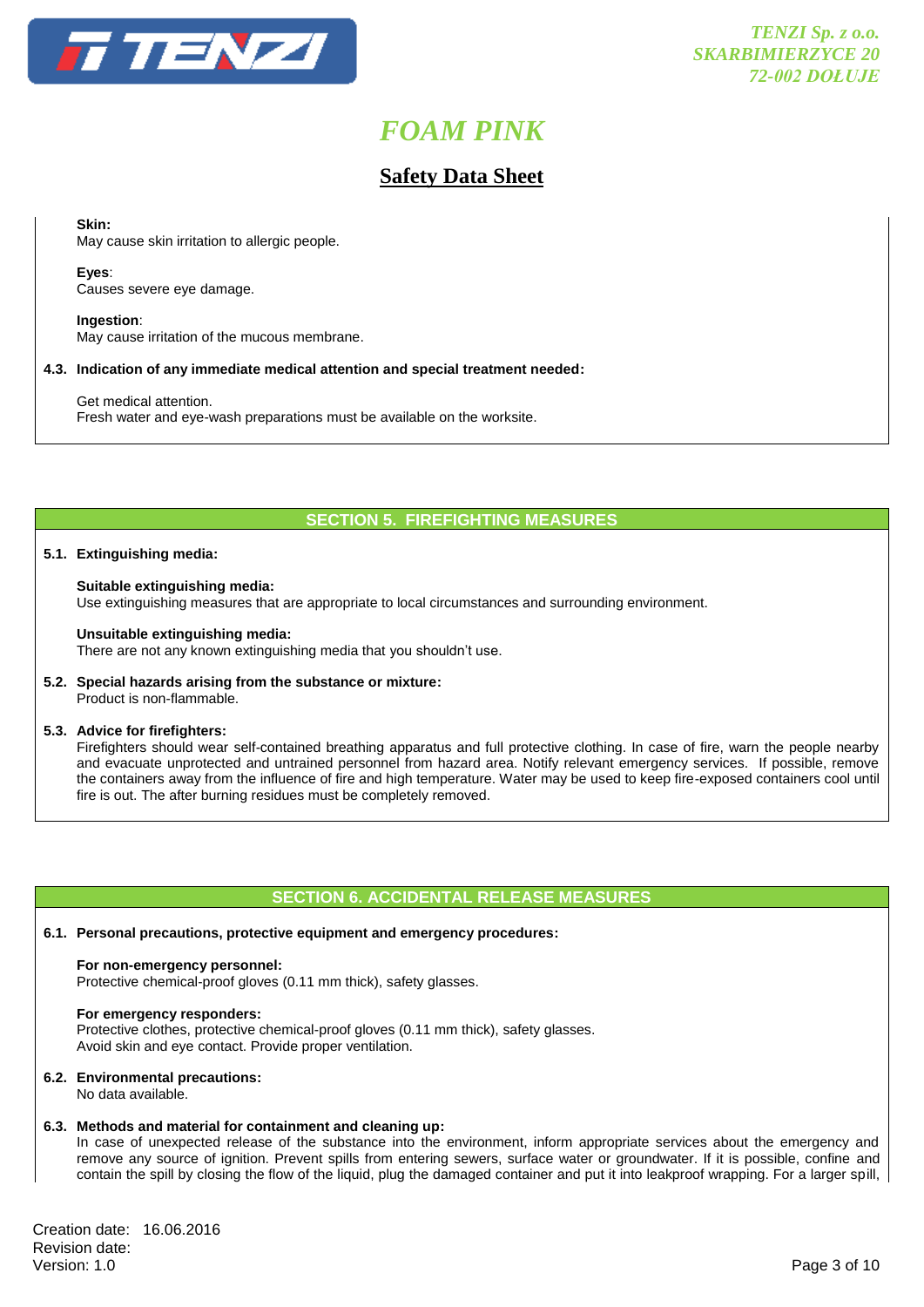

## **Safety Data Sheet**

make a dike around the outside edges of the spill and use absorbent materials (sand, sawdust, minced limestone). Store clean-up materials for disposal as hazardous waste. Decontaminate polluted area with water.

### **6.4. Reference to other sections:**

See section 8 and 13.

## **SECTION 7. HANDLING AND STORAGE**

#### **7.1. Precautions for safe handling:**

Be careful when working with this product. Use personal protection recommended in section 8 Mix only with water. DO NOT mix with any other chemical substances. People with skin allergy or respiratory system problems should not have contact with this product. Avoid risk – read this instruction sheet carefully before using the product. After usage, keep container tightly closed and keep it away from unauthorized people. Use only adequate ventilation to avoid inhalation poisoning.

#### **7.2. Conditions for safe storage, including any incompatibilities:**

Store in a tightly closed, original plastic container. Store this product in a dry environment that will be maintained at 5°C - 35°C temperature with a good ventilation system and an easy washable, nonabsorbable alkaline resistant floor. DO NOT expose the product to sunlight and keep away from heat, sparks, flame and source of ignition.

**7.3. Specific end use(s):** No data available.

## **SECTION 8. EXPOSURE CONTROLS/ PERSONAL PROTECTION**

#### **8.1. Control parameters:**

Please check any national occupational exposure limit values in your country.

**NDS/NDSCh/NDSP values for individual chemical substances (according to SDS or Chemical Safety Report):** 

**Anionic surfactants (data for highly concentrated substance): NDS, NDSCh, NDSP:** not identified.

**Anionic surfactants (data for highly concentrated substance): NDS, NDSCh, NDSP:** not identified.

**Non-ionic surfactants (data for highly concentrated substance): NDS, NDSCh, NDSP:** not identified

**DNEL /PNEC values for individual chemical substances (according to SDS or Chemical Safety Report):**

**Anionic surfactants (data for highly concentrated substance):**

#### **DNEL:**

Group: workers, Exposure time: long-term, Exposure route: dermal, Type of effect: systemic effect, Value: 4060 mg/kg Group: workers, Exposure time: long-term, Exposure route: inhalation, Type of effect: local effect, Value: 285 mg/m<sup>3</sup><br>Group: consumers, Exposure time: long-term, Exposure route: dermal, Type of effect: systemic effect, Va Group: consumers, Exposure time: long-term, Exposure route: dermal, Type of effect: systemic effect, Group: consumers, Exposure time: long-term, Exposure route: inhalation, Type of effect: systemic effect, Value: 85 mg/m3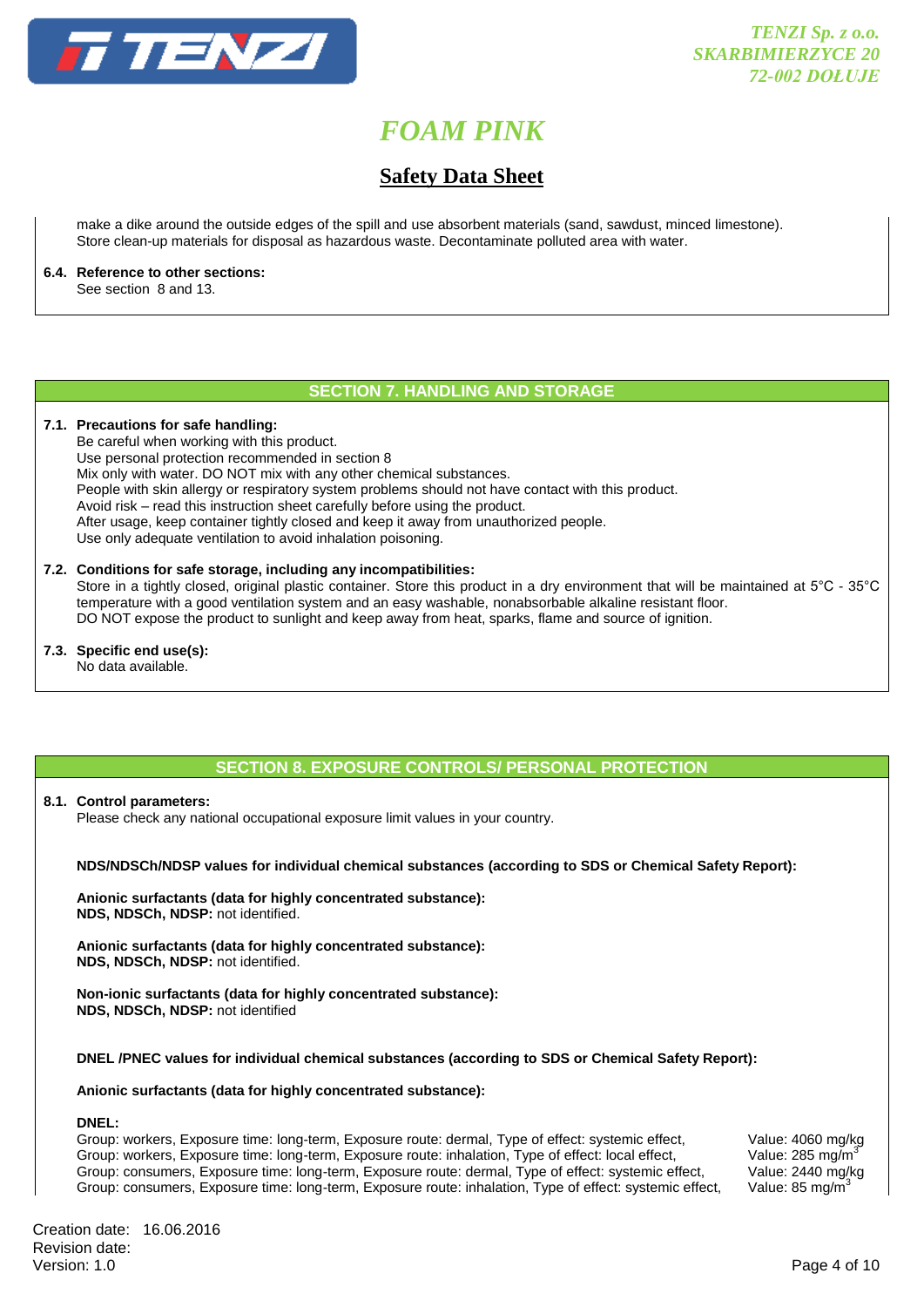

## **Safety Data Sheet**

Group: consumers, Exposure time: long-term, Exposure route: ingestion, Type of effect: systemic effect, Value: 24 mg/m<sup>3</sup>

## **PNEC:**

Aqua (fresh water): 0.131 mg/l Aqua (marine water): 0.0131 mg/l Sediment (fresh water): 4.61 mg/kg Sediment (marine water): 0.461 mg/kg Sewage treatment plant: 1.35 mg/l Soil: 0.846 mg/kg

**Anionic surfactants (data for highly concentrated substance):**

Sulfonic acid, C14-16-hydroxyalkane and C14-16-alkane, sodium salts:

### **DNEL:**

Group: workers, Exposure time: long-term, Exposure route: dermal, Type of effect: system disorder, Value: 2158.33 mg/kg Group: workers, Exposure time: long-term, Exposure route: inhalation, Type of effect: system disorder, Value: 152.22 mg/m<sup>3</sup><br>Group: consumers, Exposure time: long-term, Exposure route: dermal, Type of effect: system disord Group: consumers, Exposure time: long-term, Exposure route: dermal, Type of effect: system disorder, Group: consumers, Exposure time: long-term, Exposure route: inhalation, Type of effect: system disorder, Group: consumers, Exposure time: long-term, Exposure route: ingestion, Type of effect: system disorder, Value: 12.95 mg/kg

#### **PNEC:**

| Aqua (fresh water):      | $0.024$ mg/l     |
|--------------------------|------------------|
| Aqua (marine water):     | 0.0024 mg/l      |
| Sediment (fresh water):  | $0.767$ mg/kg    |
| Sediment (marine water): | 0.0767 mg/kg     |
| Sewage treatment plant:  | $4 \text{ mq/l}$ |
| Intermittent release:    | 0.0197 mg/l      |
| Soil:                    | 1.21 mg/kg       |
|                          |                  |

#### **Non-ionic surfactants (data for highly concentrated substance):** No data available.

**NOTE:** When the concentration of substance is known, personal protective equipment should be chosen based on substance concentration in a workplace, exposure time and operations performed by the employee. In emergency situations, if substance concentration in the workplace is unknown, personal protection of highest class level should be used.

### **8.2. Exposure controls:**

**RESPIRATORY PROTECTION:** Not needed.

**HAND PROTECTION:**  Not needed.

**EYE/FACE PROTECTION:** Safety glasses.

**SKIN PROTECTION:** Protective clothes.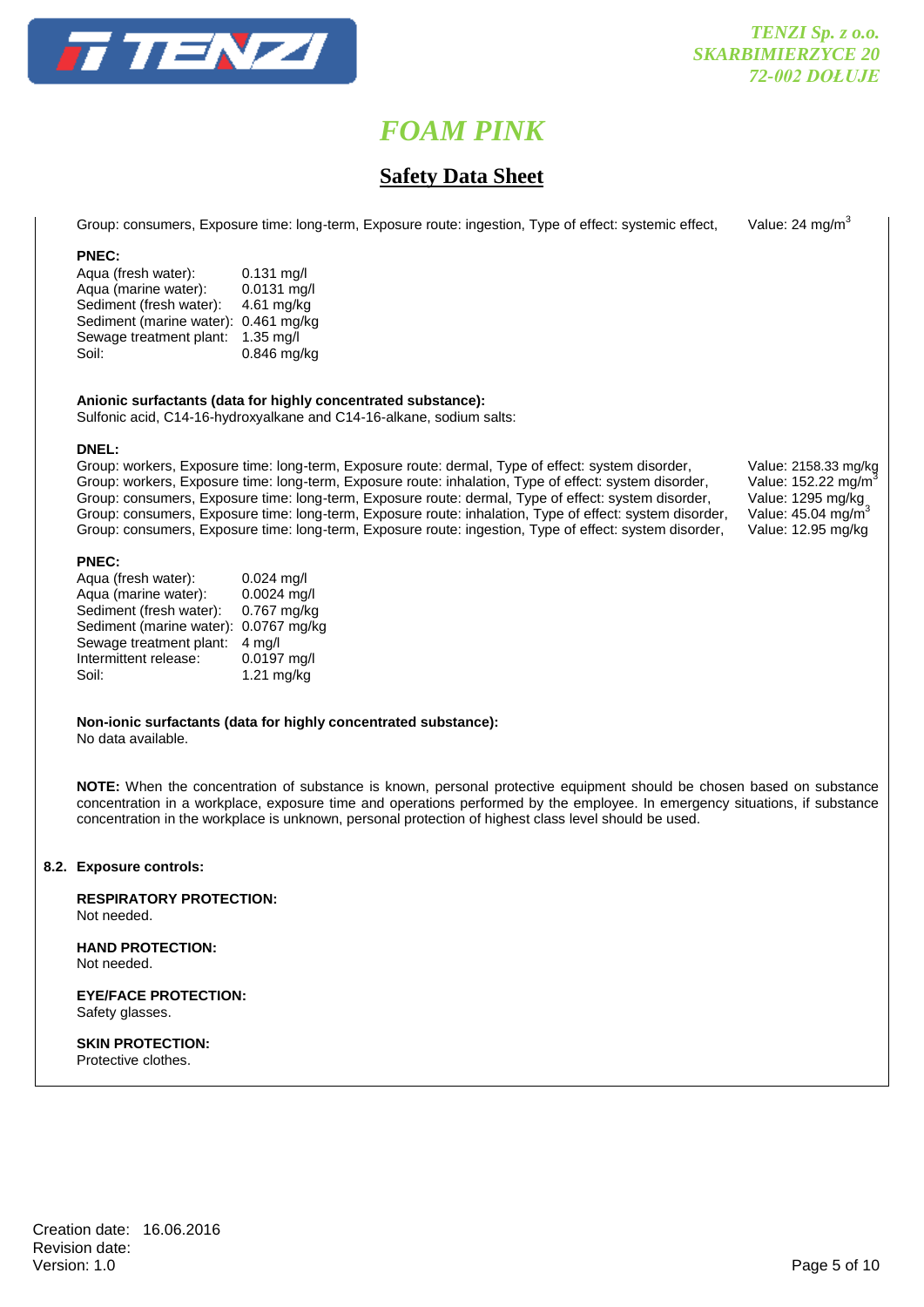

## **Safety Data Sheet**

**SECTION 9: PHYSICAL AND CHEMICAL PROPERTIES**

## **9.1. Information on basic physical and chemical properties:**

| Appearance:                           | Red coloured liquid                                     |
|---------------------------------------|---------------------------------------------------------|
| Odour:                                | Characteristic for aroma composition used in production |
| Odour threshold:                      | No data available                                       |
| pH:                                   | $7 + 1$                                                 |
| <b>Melting point:</b>                 | No data available                                       |
| Freezing point:                       | No data available                                       |
| Initial boiling point:                | No data available                                       |
| <b>Boiling range:</b>                 | No data available                                       |
| Flash point:                          | No data available                                       |
| <b>Evaporation rate:</b>              | No data available                                       |
| Flammability (solid, gas):            | No data available                                       |
| <b>Upper flammability limit:</b>      | No data available                                       |
| Lower flammability limit:             | No data available                                       |
| <b>Upper explosive limit:</b>         | No data available                                       |
| Lower explosive limit:                | No data available                                       |
| Vapour pressure:                      | No data available                                       |
| Vapour density:                       | No data available                                       |
| <b>Relative density:</b>              | 1.034 $\pm$ 0.020 g/cm <sup>3</sup>                     |
| Solubility:                           |                                                         |
| A) Water:                             | soluble                                                 |
| B) Organic solvent:                   | No data available                                       |
|                                       |                                                         |
| <b>Partition coefficient N-Octan:</b> | No data available                                       |
| <b>Partition coefficient Water:</b>   | No data available                                       |
| Auto-ignition temperature:            | No data available                                       |
| <b>Decomposition temperature:</b>     | No data available                                       |
| Viscosity:                            | No data available                                       |
| <b>Explosive properties:</b>          | No data available                                       |
| <b>Oxidising properties:</b>          | No data available                                       |
|                                       |                                                         |
| 9.2. Other information:               |                                                         |

**Refractive index: 22% Brix<sup>\*</sup> ± 5%** 

.<br>The Degrees Brix is the content of an aqueous solution. One degree Brix is 1 gram of sucrose in 100 grams of solution and represents the strength of the solution as percentage by weight (%w/w).

## **SECTION 10. STABILITY AND REACTIVITY**

#### **10.1 Reactivity:**

No data available.

### **10.2 Chemical stability:**

Stable under recommended storage conditions (see section 7).

#### **10.3 Possibility of hazardous reactions:** No data available.

#### **10.4 Conditions to avoid:**

Avoid heavily warmed rooms without ventilation and long-term exposure to sunlight.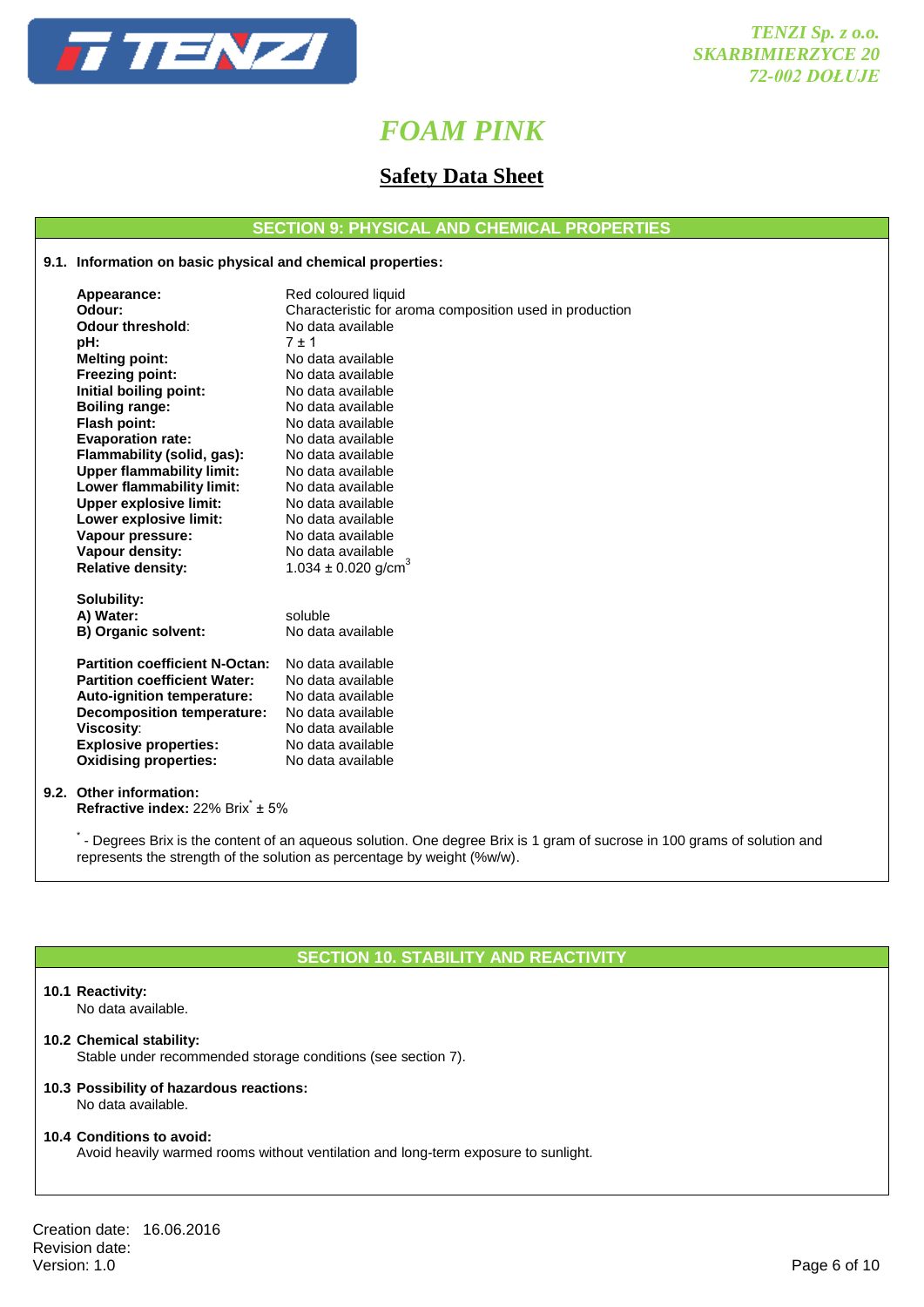

**10.5 Incompatible materials:**

# *FOAM PINK*

## **Safety Data Sheet**

| Acids, strong oxidizers.<br>10.6 Hazardous decomposition products:<br>No data available.              |                           |                                                               |                                                                                                                                                                    |                       |
|-------------------------------------------------------------------------------------------------------|---------------------------|---------------------------------------------------------------|--------------------------------------------------------------------------------------------------------------------------------------------------------------------|-----------------------|
|                                                                                                       |                           |                                                               |                                                                                                                                                                    |                       |
|                                                                                                       |                           |                                                               | <b>SECTION 11. TOXICOLOGICAL INFORMATION</b>                                                                                                                       |                       |
|                                                                                                       |                           | 11.1 Information on toxicological effects:                    |                                                                                                                                                                    |                       |
| <b>ACUTE TOXICITY:</b><br>Inhalation:<br>Skin contact:<br>Eye contact:                                |                           | it may cause skin irritation<br>sauses severe eye irritation. | doesn't cause any irritation of the upper respiratory tract.<br>Digestive system: may cause irritation of the mucous membrane after swallowing.                    |                       |
| $ATEmix = 12000$                                                                                      |                           |                                                               |                                                                                                                                                                    |                       |
|                                                                                                       |                           |                                                               | DETAILS OF PARTICULAR COMPONENTS (according to substances SDS):                                                                                                    |                       |
|                                                                                                       |                           |                                                               | Anionic surfactants (data for highly concentrated substance):                                                                                                      |                       |
| LD50:                                                                                                 | 1800 mg/kg                |                                                               | (rat, orally)                                                                                                                                                      |                       |
| Anionic surfactants (data for highly concentrated substance):<br>Details for active substance:        |                           |                                                               |                                                                                                                                                                    |                       |
| <b>Acute toxicity:</b><br><b>LD50:</b><br>LD50:<br>LC50:                                              | 2079 mg/kg<br>$> 52$ mg/l | 6300-13500 mg/kg                                              | (rat, orally)<br>(rabbit, dermal)<br>(rat, inhalation)                                                                                                             | (Exposition time: 1h) |
| Skin irritation<br>Eye irritation<br>No allergic effect<br>No mutagenic effect<br>No mutagenic effect | No carcinogenic effect    | (rabbit)<br>(rabbit)<br>(guinea pig)<br>(in vitro)            | (OECD 404)<br>(OECD 405)<br>(OECD 406)<br>(OECD 471)<br>(OECD 473)<br>(orally, 2 years, 7 days a week)<br>No carcinogenic effect (dermal, 92 weeks, 3 days a week) |                       |
| Teratogenicity:<br><b>NOAEL:</b>                                                                      | 2 mg/kg                   |                                                               | (OECD 414)<br>Toxicity effects on key target organs - repeated exposure (NOAEL 259 mg/kg/day)                                                                      |                       |
|                                                                                                       |                           |                                                               | Non-ionic surfactants (data for highly concentrated substance):                                                                                                    |                       |
|                                                                                                       |                           |                                                               |                                                                                                                                                                    |                       |

Creation date: 16.06.2016 Revision date:<br>Version: 1.0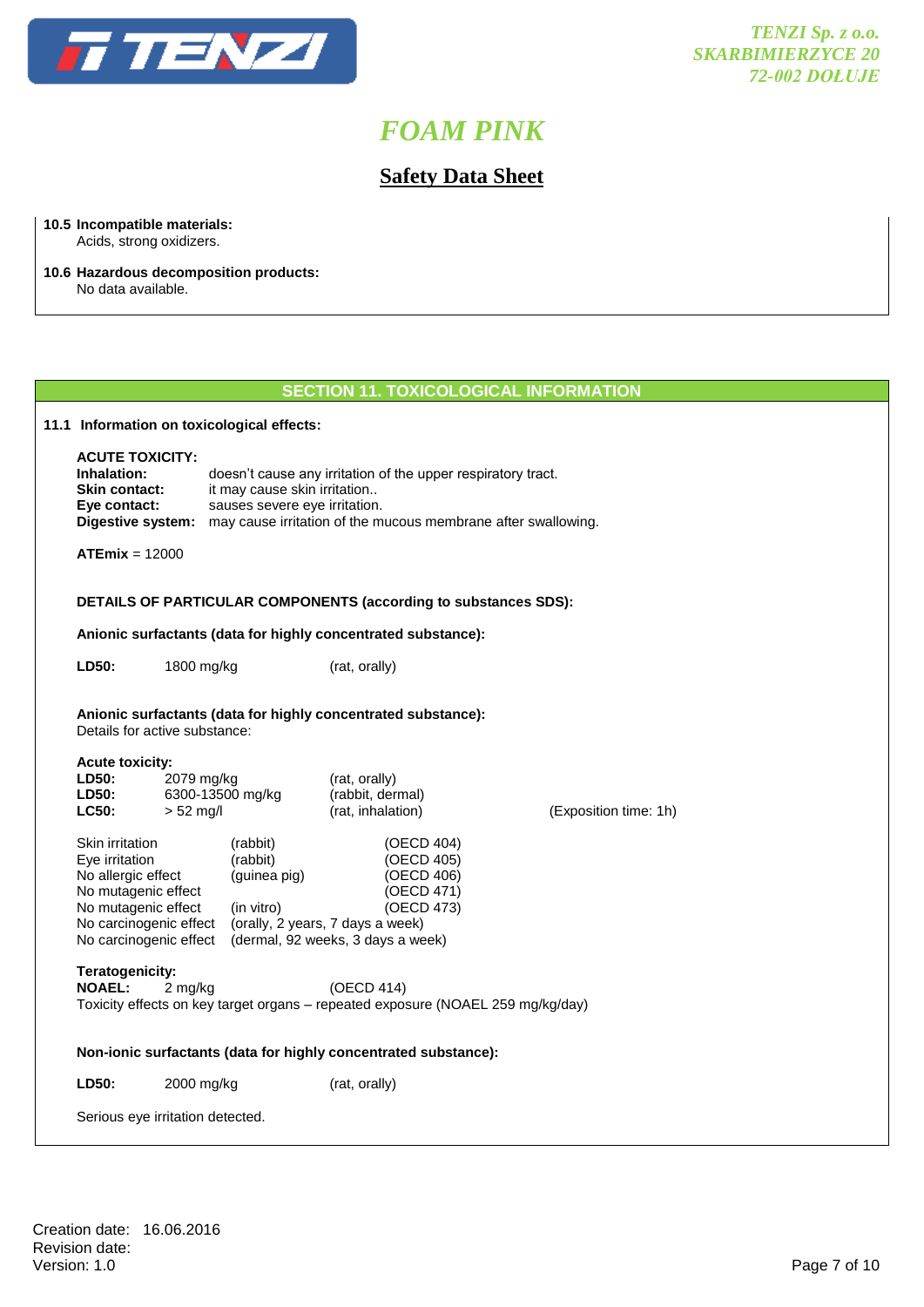

## **Safety Data Sheet**

| <b>SECTION 12. ECOLOGICAL INFORMATION</b> |  |
|-------------------------------------------|--|
|-------------------------------------------|--|

### **12.1. Toxicity:**

**Data for the mixture ingredients:**

**Anionic surfactants (data for highly concentrated substance):**

| <b>LC50:</b> | $3.6 \text{ mq/l}$ | (fish)    |
|--------------|--------------------|-----------|
| EC50:        | 4.7 mg/l/48h       | (daphnia) |
| IC50:        | 20 mg/l/72h        | (algae)   |
| <b>NOEC:</b> | $0.508$ mg/l       | (fish)    |

### **Anionic surfactants (data for highly concentrated substance):**

Sulfonic acid, C14-16-hydroxyalkane and C14-16-alkane, sodium salts:

| (ISO 10253:20006 - Skeletonema costatum, Phaeodactylum tricornutum) |
|---------------------------------------------------------------------|
|                                                                     |
|                                                                     |
|                                                                     |
| (Skeletonema costatum, Phaeodactylum tricornutum)                   |
|                                                                     |

#### **Non-ionic surfactants (data for highly concentrated substance):**

| LC50:        | 126 mg/l/96h   | (fish)     |            |
|--------------|----------------|------------|------------|
| <b>EC50:</b> | > 100 mg/l/48h | (daphnia)  | (OECD 202) |
| <b>EC50:</b> | > 560 mg/l/6h  | (bacteria) |            |

#### **12.2. Persistence and degradability:**

The surfactants contained within the product comply with the biodegradability criteria as laid down in Regulation (EC) No 648/2004 on detergents.

#### **Data for the mixture ingredients:**

| Substance             | <b>Method</b>     | Lenath            | 7 Deg <u>r</u> aded percentage. |
|-----------------------|-------------------|-------------------|---------------------------------|
| Anionic surfactants   | Easily degradable | Easily degradable | Easily degradable               |
| Anionic surfactants   | Easily degradable | Easily degradable | Easily degradable               |
| Non-ionic surfactants | No data availbale | 28 days           | 99.4%                           |

#### **12.3. Bioaccumulative potential:**

Bioaccumulation is incredible. Data based on mixture ingredients.

#### **12.4. Mobility in soil**

The product is water soluble and may sink into groundwater systems.

#### **12.5. Results of PBT and vPvB assessment:**

This substance/mixture does not meet the PBT and vPvB criteria of REACH, annex XIII..

#### **12.6. Other adverse effects:**

No data available.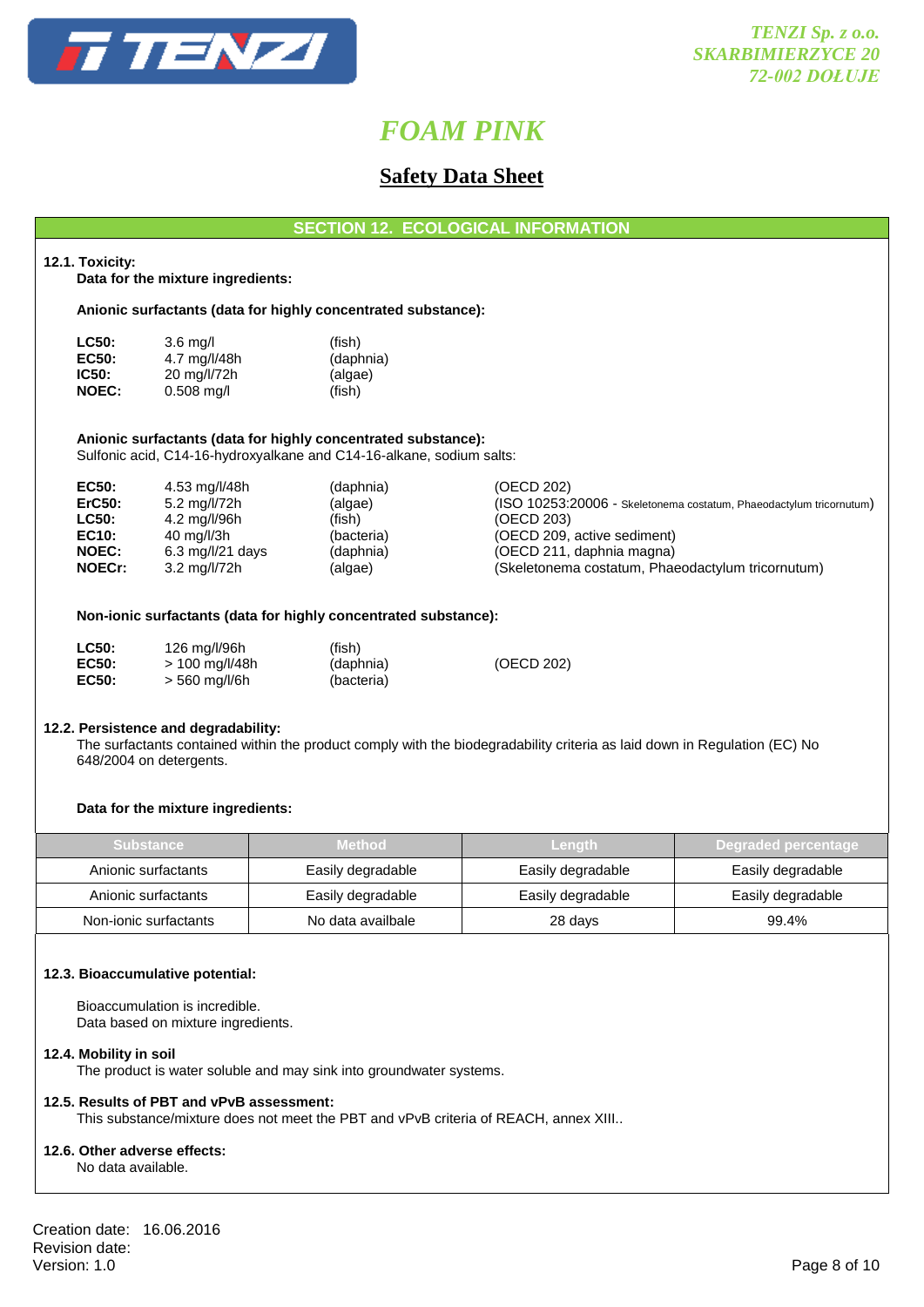

## **Safety Data Sheet**

**SECTION 13. DISPOSAL CONSIDERATIONS**

#### **RESIDUES AND WASTES:**

DO NOT mix with other liquid wastes.

DO NOT empty into sewage system. Product should be totally used up according to its description.

If it's impossible to do so, dispose of this material and its container at hazardous or special waste collection point.

#### **13.1. Waste treatment methods:**

Contaminated containers should be completely emptied. Several times rinse the container promptly after emptying. Empty container can be stored in containers for collection of plastic packaging, or can be delivered to specialized company for recycling.

Disposal should be in accordance with the national/international regulations.

## **SECTION 14. TRANSPORT INFORMATION**

### **TRADE NAME: FOAM PINK**

| Not applicable.                                                                                   |
|---------------------------------------------------------------------------------------------------|
| Not applicable.                                                                                   |
| Not applicable.                                                                                   |
| Not applicable.                                                                                   |
| No.                                                                                               |
| For more details see Sections 6 and 8.                                                            |
| 14.7. Transport in bulk according to Annex II of MARPOL73/78 and the IBC Code: No data available. |
|                                                                                                   |
|                                                                                                   |
|                                                                                                   |

**WARNING LABELS** not applicable

### **SECTION 15. REGULATORY INFORMATION**

**15.1. Safety, health and environmental regulations/legislation specific for the substance or mixture:**

1) COMMISSION REGULATION (EU) No 453/2010 of 20 May 2010 amending Regulation (EC) No 1907/2006 of the European Parliament and of the Council on the Registration, Evaluation, Authorisation and Restriction of Chemicals (REACH).

2) REGULATION (EC) No 648/2004 OF THE EUROPEAN PARLIAMENT AND OF THE COUNCIL of 31 March 2004 on detergents.

3) COMMISSION REGULATION (EC) No 907/2006 of 20 June 2006 amending Regulation (EC) No 648/2004 of the European Parliament and of the Council on detergents, in order to adapt Annexes III and VII thereto.

4) REGULATION (EC) No 1336/2008 OF THE EUROPEAN PARLIAMENT AND OF THE COUNCIL of 16 December 2008 amending Regulation (EC) No 648/2004 in order to adapt it to Regulation (EC) No 1272/2008 on classification, labelling and packaging of substances and mixtures.

5) COMMISSION REGULATION (EC) No 551/2009 of 25 June 2009 amending Regulation (EC) No 648/2004 of the European Parliament and of the Council on detergents, in order to adapt Annexes V and VI thereto (surfactant derogation).

6) REGULATION (EU) No 259/2012 OF THE EUROPEAN PARLIAMENT AND OF THE COUNCIL of 14 March 2012 amending Regulation (EC) No 648/2004 as regards the use of phosphates and other phosphorus compounds in consumer laundry detergents and consumer automatic dishwasher detergents.

7) REGULATION (EC) No 273/2004 OF THE EUROPEAN PARLIAMENT AND OF THE COUNCIL of 11 February 2004 on drug precursors).

8) REGULATION (EC) No 1272/2008 OF THE EUROPEAN PARLIAMENT AND OF THE COUNCIL of 16 December 2008 on

Creation date: 16.06.2016 Revision date: Version: 1.0 Page 9 of 10